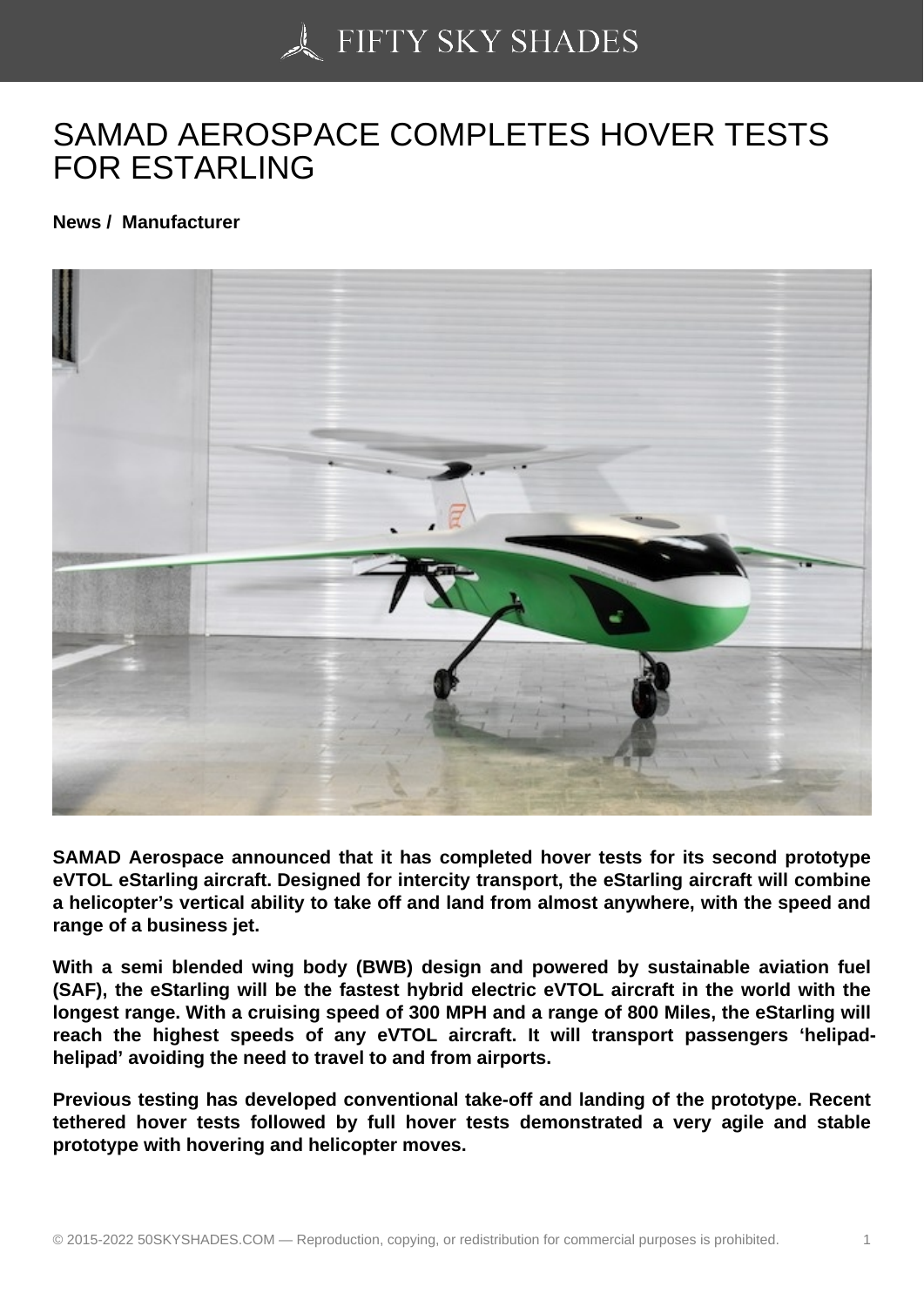

This month's hover tests were performed over a crane system, and they focused on the validation of the flight control system in hovering mode. The aircraft consumed 65% of the available power to take off and hover with a healthy power surplus for adverse weather conditions.

Speaking from his UK Head Office at Cranfield Technology Park, Dr. Seyed Mohseni, CEO of SAMAD Aerospace, said:

"The importance of these recent flight tests is the initial validation of autopilot that has been developed by the SAMAD Aerospace team."

Available to pre-order now for delivery in 2026, the eStarling will reduce total travel time by utilising locations much closer to the customer's point of departure and destination, including remote locations.